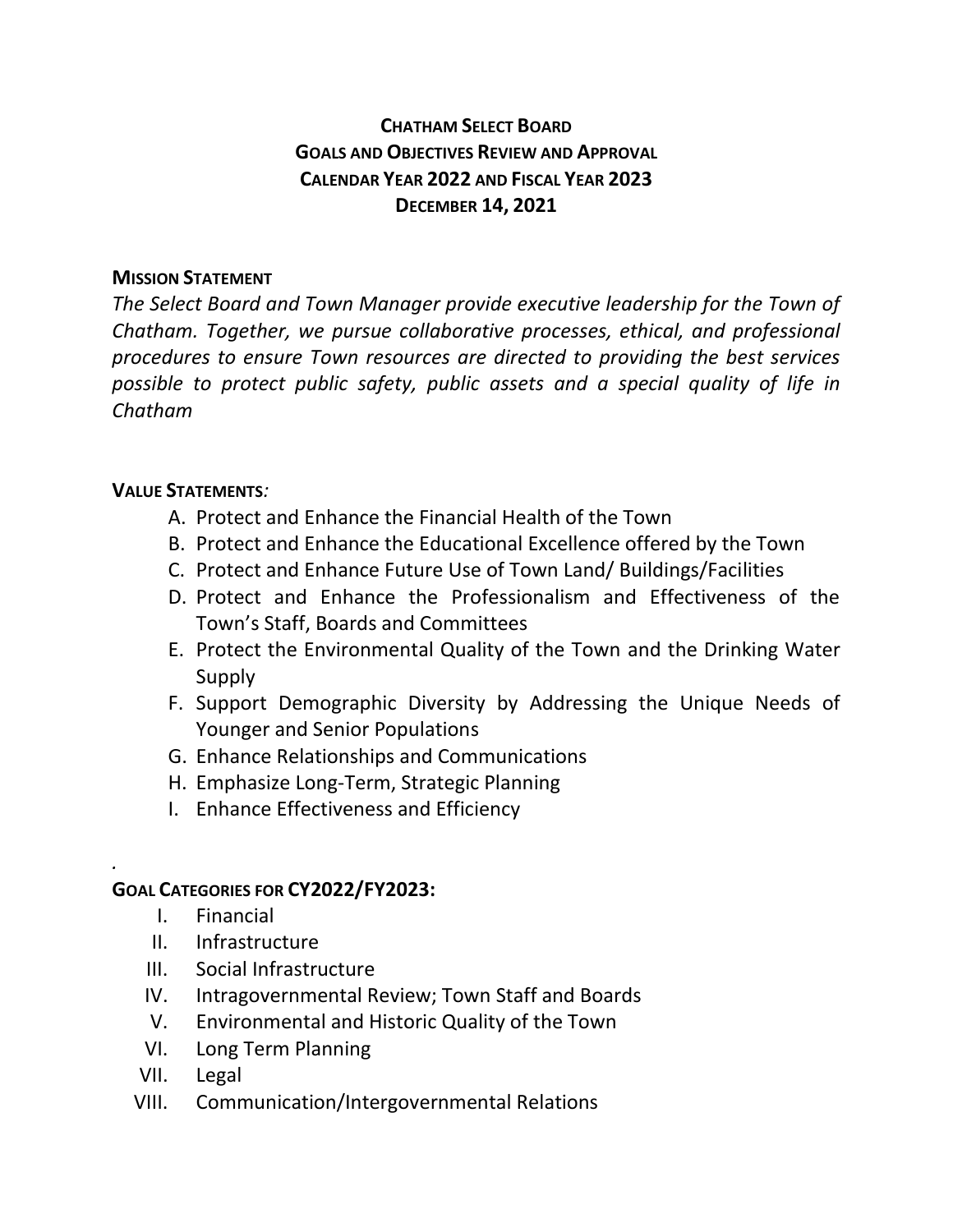#### **SELECT BOARD FY2023/CY2022 GOALS AND OBJECTIVES**

# **APPROVED December 14, 2021**

| <b>GOAL CATEGORY</b>                                 | <b>OBJECTIVE</b>                                                                                                 | <b>ACTION ITEMS/TASKS</b>                                                                                                                                | <b>STATUS</b>                    |
|------------------------------------------------------|------------------------------------------------------------------------------------------------------------------|----------------------------------------------------------------------------------------------------------------------------------------------------------|----------------------------------|
| Financial                                            | Monitor and address existing and<br>potential COVID-19 impacts on Town<br>operations, businesses, and residents. |                                                                                                                                                          | Continued                        |
|                                                      | Explore opportunities for additional<br>revenue sources.                                                         | Investigate paid parking downtown                                                                                                                        | Continued<br>PRIORITIZED 7/13/21 |
|                                                      |                                                                                                                  | Explore increasing the hotel/motel tax to 6%<br>Achieve a better understanding of Chatham's short-term rental market<br>and its impact on the community. | <b>New</b>                       |
| <b>GOAL CATEGORY</b>                                 | <b>OBJECTIVE</b>                                                                                                 | <b>ACTION ITEMS/TASKS</b>                                                                                                                                | <b>STATUS</b>                    |
| Infrastructure<br>Including<br><b>Drinking Water</b> | <b>Continue Pfams</b><br>investigation/mitigation to ensure<br>adequate drinking water supply to<br>meet demand  |                                                                                                                                                          | Continued<br>PRIORITIZED 7/13/21 |
|                                                      | Advance Council on Aging facility<br>project to conclusion.                                                      |                                                                                                                                                          | Continued<br>PRIORITIZED 7/13/21 |
|                                                      | Advance Eldredge Garage Property<br>project to conclusion.                                                       |                                                                                                                                                          | Continued<br>PRIORITIZED 7/13/21 |
|                                                      | Pursue staged approach to Transfer<br>Station improvements.                                                      |                                                                                                                                                          | <b>New</b>                       |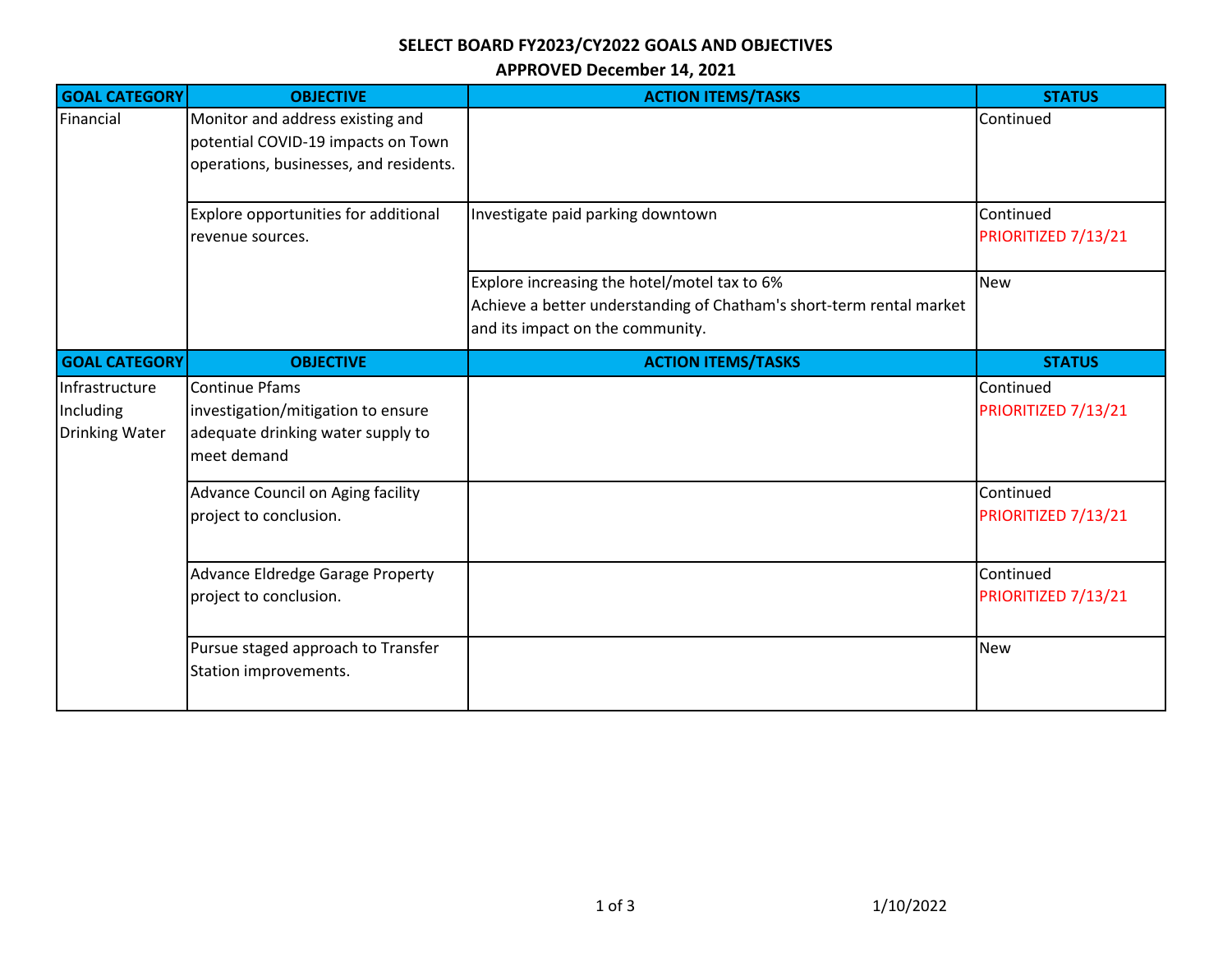#### **SELECT BOARD FY2023/CY2022 GOALS AND OBJECTIVES**

# **APPROVED December 14, 2021**

| <b>GOAL CATEGORY</b>      | <b>OBJECTIVE</b>                        | <b>ACTION ITEMS/TASKS</b>                                          | <b>STATUS</b>       |
|---------------------------|-----------------------------------------|--------------------------------------------------------------------|---------------------|
| Social                    | Increase the inventory of affordable    | Identify suitable properties for acquisition                       | Continued           |
| Infrastructure            | and attainable housing units in         |                                                                    | PRIORITIZED 7/13/21 |
|                           | Chatham                                 |                                                                    |                     |
|                           |                                         | Finalize expansion/make-up of Housing Trust Fund Board of Trustees | <b>New</b>          |
|                           |                                         |                                                                    |                     |
|                           |                                         | Increase funding for Affordable Housing                            | <b>New</b>          |
|                           |                                         |                                                                    |                     |
|                           |                                         | Advance Buckley property plan                                      | <b>New</b>          |
|                           |                                         |                                                                    |                     |
|                           | Support efforts to maintain Chatham     |                                                                    | Continued           |
|                           | <b>Elementary School</b>                |                                                                    | PRIORITIZED 7/13/21 |
|                           |                                         |                                                                    |                     |
|                           |                                         |                                                                    |                     |
|                           | Pursue offering universal pre-k in Town |                                                                    | <b>New</b>          |
|                           |                                         |                                                                    |                     |
|                           | Attract academic research               |                                                                    | Continued           |
|                           | facility/collaboration to Town.         |                                                                    |                     |
| <b>GOAL CATEGORY</b>      | <b>OBJECTIVE</b>                        | <b>ACTION ITEMS/TASKS</b>                                          | <b>STATUS</b>       |
| Intragovernment           | Complete Waterways Bylaw                |                                                                    | Continued           |
| al Review; Town           | Review/Revision                         |                                                                    | PRIORITIZED 7/13/21 |
| <b>Staff &amp; Boards</b> |                                         |                                                                    |                     |
|                           | Continue outreach on status of Coast    |                                                                    | Continued           |
|                           | <b>Guard Station Chatham</b>            |                                                                    | PRIORITIZED 7/13/21 |
|                           |                                         |                                                                    |                     |
|                           | Strengthen Board policies and           |                                                                    | Continued           |
|                           | practices related to committees.        |                                                                    |                     |
|                           |                                         |                                                                    |                     |